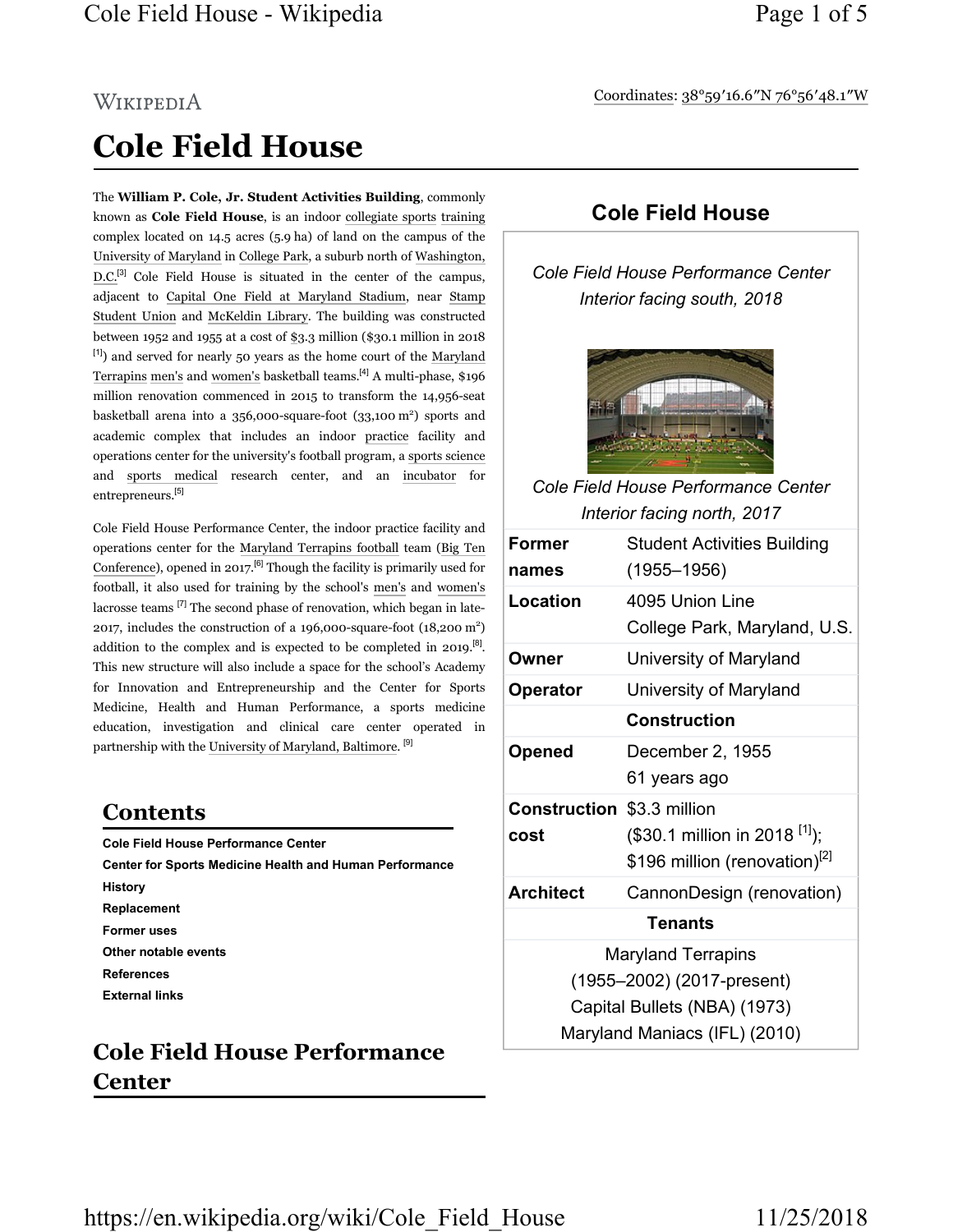Cole Field House Performance Center, the 160,000-square-foot (15,000 m<sup>2</sup>) indoor practice facility, opened in August 2017 and features a full-length, 100-yard-long FieldTurf football field with a goal post at each end surrounded by an elevated concourse.<sup>[10][11]</sup> With a nearly 90-foot (27 m) height clearance from the field to the center of the roof, the facility ranks among the highest headrooms in any NCAA practice facility.<sup>[12]</sup> When completed, the facility will include two full-length outdoor football practice fields, locker rooms, a 26,000-squarefoot (2,400 m<sup>2</sup>) strength and conditioning center, hydrotherapy and other training facilities, a 180-seat theater-style team meeting room, position meeting rooms, a 230-seat cafeteria, recruiting lounge, and staff offices for the university's football program.<sup>[13][14]</sup> An



Location in the United States

# Center for Sports Medicine Health and Human Performance

underground tunnel will connect the Cole Field House Performance Center to Capital One

The Center for Sports Medicine Health and Human Performance is an academic research center operated in partnership with the University of Maryland School of Medicine in Baltimore as part of the MPowering the State initiative.[16] The Center studies the treatment of sports-related conditions, including neuroscience with a specific focus on concussions and traumatic brain injury. The facility will



Location in Maryland

also be a treatment center for an array of sports injuries.<sup>[17]</sup> The Center will initially occupy a 40,000-square-foot (3,700 m<sup>2</sup>) space within the Cole Field House complex, with plans to expand to a total of 60,000 square feet (5,600 m2) of space.<sup>[18]</sup>

#### **History**

Field at Maryland Stadium.[15]

Cole Field House in 1955 opened as the "Student Activities Building", a 12,000-seat basketball arena. The \$3.3 million facility was constructed to be the home court of the university's men's basketball team. When it opened, the facility was second-largest basketball arena on the East coast. Only Madison Square Garden in NYC had a larger seating capacity.<sup>[19]</sup> The first basketball event hosted in building was played on December 2, 1955, when the Maryland Terrapins beat the Virginia Cavaliers by the score of 67–55 in an Atlantic Coast Conference regular-season matchup.<sup>[20]</sup> The structure was renamed the William P. Cole, Jr. Student Activities Building in 1956 in honor of Judge William P. Cole, Jr., chairman of the university's Board of Regents from 1944 to 1956. The first head men's basketball coach to call the facility home was Bud Millikan. In the late 1960s, then-head coach Lefty Driesell added nearly 3,000 seats around the court raising the hometown decibel level.<sup>[21]</sup>

Cole Field House was the host site of the NCAA Basketball Tournament East Region finals in 1962, when New York University defeated St. John's in the regional final, 94–85. The NCAA Tournament Final Four was first hosted at the facility in 1966 and featured the Duke Blue Devils, Kentucky Wildcats, Texas Western (now UTEP Miners), and Utah Utes. Texas Western (which started all black players) upset Kentucky's all-white team 72–65 before 14,253 spectators. Future Hall of Fame head men's basketball coach Gary Williams, then a student, attended the game. Cole Field House also hosted the 1970 NCAA Final Four.[22] In 1991, Cole was the site of the first-ever upset of an NCAA Tournament No. 2-seed at the hands of a No. 15-seed, as Richmond defeated heavily favored Syracuse, 73-69.[23]

Cole Field House is the site of the most upsets of No. 1-ranked men's basketball teams. The Terrapins accounted for six of the upsets at Cole, while the other one occurred in the 1966 Final Four where No. 3 Texas Western defeated No. 1 Kentucky. The seventh such occurrence was on February 27, 2002, when Maryland defeated No. 1 Duke. The venues which hosted the second- and third-most No. 1 upsets are Notre Dame's Joyce Athletics & Convention Center (six) and Oklahoma's Lloyd Noble Center (five), respectively.<sup>[24]</sup>

#### Replacement

In the 1990s, the administration at Maryland followed a trend occurring at other schools in the ACC to seek a new facility that provided more seating and amenities than were present at Cole Field House. However, this decision brought some debate. Coach Gary Williams privately wished the team remain at Cole due to the home court advantage he received. The small, cramped arena made Cole Field House a loud and difficult place for opponents to play in.[25]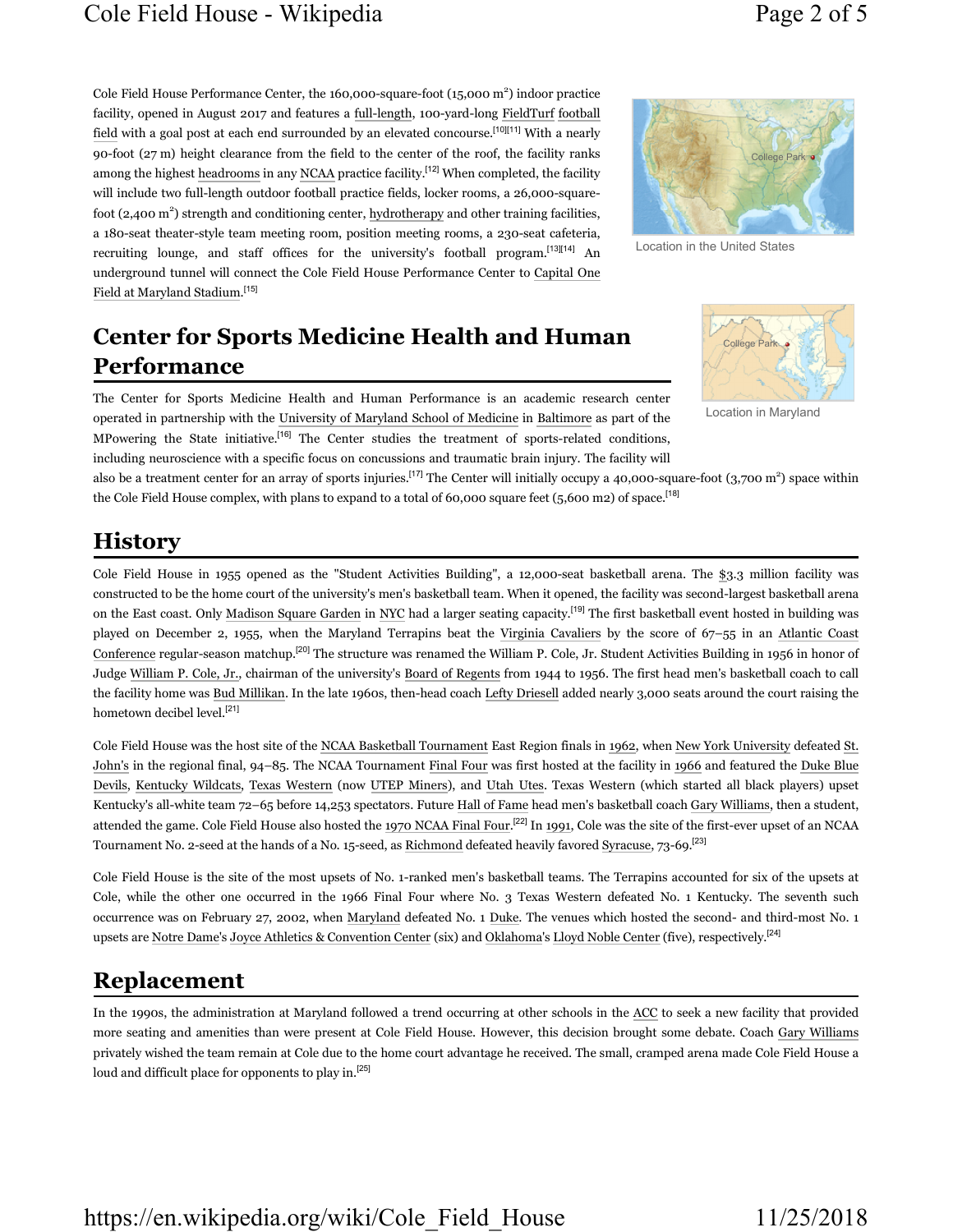#### Cole Field House - Wikipedia Page 3 of 5

The last Maryland men's basketball game played at Cole Field House was on March 3, 2002, when Maryland defeated Virginia 112–92. The team now plays at the XFINITY Center. Overall, 13 men's All-Americans and 4 women's All-Americans have played at Cole. Maryland men's basketball remained undefeated at Cole during its last season and went on to win the National Championship.

#### Former uses

After its basketball teams vacated Cole Field House, the facility was used by the university for intramural athletics and administrative offices. A soccer field constructed atop the basketball court was used as a practice facility by some athletes. The concourse also served as a makeshift track for students, faculty, and other members of the University community. When not used for athletics, the building was used for Homecoming events and classes, and held offices.



The interior of Cole Field House in 2007.

The structure had been the subject of speculation for renewal and multiple non-University-related reuses. One such plan was to build a station for the future Purple Line, a light rail line in development by the Maryland Transit Administration.<sup>[26]</sup> The Maryland Maniacs indoor football team used Cole Field House as its home venue in 2010.

On September 24, 2013, the Maryland Athletic Department announced that the Terrapin men's and women's basketball teams would hold their Maryland Madness event on October 18 at Cole Field House. It marked the first official athletic event hosted in the facility since the Terps' new arena opened in 2002.<sup>[27]</sup>

#### Other notable events

- 1965: DeMatha Catholic High School defeated a Power Memorial Academy team led by Lew Alcindor 46–43, ending its 71-game winning streak in front of over 14,000.
- 1966: Texas Western, now the University of Texas at El Paso, defeated a Kentucky Wildcats team led by Adolph Rupp 72–65 to win the national championship. In this game, the victorious Miners were the first basketball team in the NCAA's top level to start five African Americans. Texas Western's victory is considered one of the most important games in the history of college sports.
- 1972: A ping-pong match between the United States and the People's Republic of China is played at Cole, the first sporting event between the two countries.
- 1973: An exhibition of the Soviet gymnastics team, including gold medalist Olga Korbut, sells out the arena and is televised locally in the Washington, D.C. area.<sup>[28]</sup>
- 1973: The NBA's Capital Bullets (now the Washington Wizards) played November home games at Cole while the team transitioned from Baltimore to Landover. Their new home, Capital Centre, opened on December 2. They had played several home games at Cole during their last seasons in Baltimore.<sup>[29][30]</sup>
- September 27 and 28, 1974: Elvis Presley in concert. His first concert appearance in the immediate Washington, D.C. area. The venue proved too small. The Capital Centre in Largo, Maryland was booked in 1976 and 1977.<sup>[31]</sup>
- January 26, 1975: The first televised women's basketball game is played at Cole. Maryland loses to the defending national champions Immaculata. Some sources report that Immaculata won 80–48,<sup>[32][33]</sup> while others report 85–63.<sup>[34][35]</sup>
- 1977: Queen plays at Cole.<sup>[36]</sup>
- $\blacksquare$  1981: The Grateful Dead played at Cole.<sup>[37]</sup>
- 1998: Bob Dylan performed at Cole.<sup>[38]</sup>
- 2015: Comedian Hannibal Buress performed in what was the last show at Cole before its conversion to the headquarters of the Terrapins football team.
- 2015: The Maryland Wrestling High school State Championships was the last championship event to be contested before its conversion to the headquarters of the Terrapins football team.

On April 28, 1973, Chuck Berry played at Cole Field House. The show was particularly notable because Berry (who did not employ a full time band) was backed by Bruce Springsteen and the E Street Band.

## References

- 1. Federal Reserve Bank of Minneapolis Community Development Project. "Consumer Price Index (estimate) 1800 –" (https://www.minneapolisfed.org/community/financial-and-economic-education/cpi-calculator-information/consumer-price-index-1800). Federal Reserve Bank of Minneapolis. Retrieved January 2, 2018.
- 2. https://baltimoresun.com/sports/terps/tracking-the-terps/bs-sp-cole-field-house-expands-0808-story,amp.html
- 3. http://www.thesentinel.com/pgs/news/local/item/4216-first-steps-approved-for-cole-field-house-second-phase
- 4. https://colefieldhouse.wordpress.com/building-history/

## https://en.wikipedia.org/wiki/Cole Field House 11/25/2018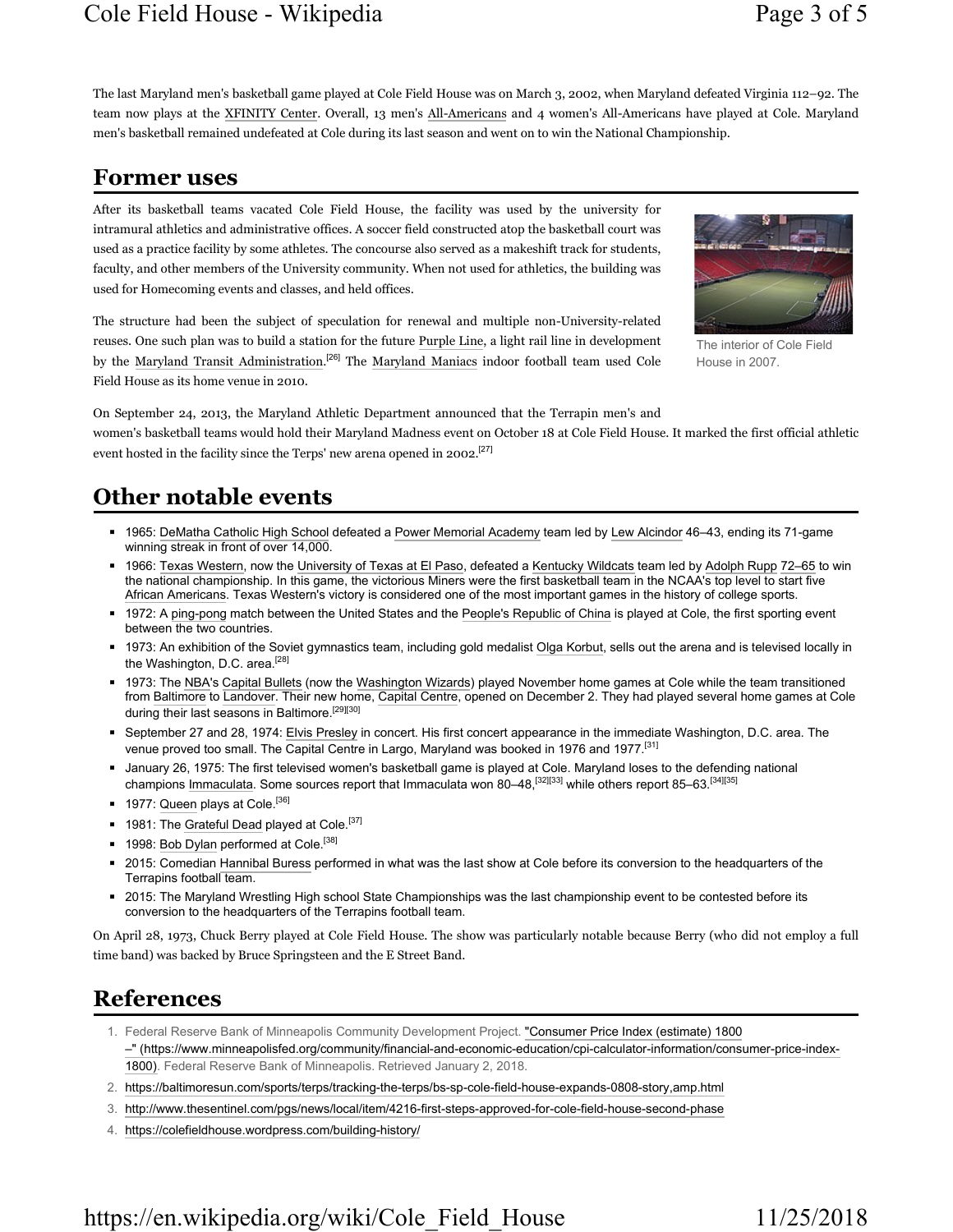- 5. https://www.washingtonpost.com/news/terrapins-insider/wp/2014/11/20/conversion-of-cole-field-house-into-indoor-football-facility-isapproved-by-finance-committee/
- 6. http://www.baltimoresun.com/sports/terps/tracking-the-terps/bs-sp-cole-field-house-maryland-0802-story.html
- 7. http://www.insidelacrosse.com/slideshow/inside-cole-field-house/47?slide=all
- 8. http://www.thesentinel.com/pgs/news/local/item/4216-first-steps-approved-for-cole-field-house-second-phase
- 9. http://www.baltimoresun.com/sports/terps/tracking-the-terps/bs-sp-cole-field-house-maryland-0802-story.html
- 10. https://www.kingsportsconstruction.com/synthetic-field-construction-1456324007
- 11. https://www.enr.com/articles/41455-project-team-breathes-new-life-into-field-house
- 12. https://www.enr.com/articles/41455-project-team-breathes-new-life-into-field-house
- 13. https://www.quinnevans.com/news/umd-president-and-football-coach-reveal-new-cole-field-house/
- 14. https://www.inquisitr.com/4444238/university-of-maryland-opens-revamped-cole-field-house-camera-practice-facility-basketballfootball/
- 15. https://www.bizjournals.com/washington/news/2017/08/02/take-a-look-inside-the-university-of-marylands-new.html
- 16. http://mpower.maryland.edu/mpower-alliance-with-umb-results-in-innovative-programs/
- 17. https://colefieldhouse.umd.edu/mobile/center-for-sports-medicine.html
- 18. https://www.bizjournals.com/baltimore/news/2017/07/21/first-phase-of-155m-cole-field-house-renovation.html
- 19. https://colefieldhouse.wordpress.com/building-history/
- 20. http://www.umterps.com/ViewArticle.dbml?
- 21. Terps' Cole rebounded to be cherished hoops home Baltimore Sun March 05, 2002 (http://articles.baltimoresun.com/2002-03- 05/news/0203050055\_1\_cole-field-house-millikan-lefty)
- 22. The structure was renamed the William P. Cole, Jr. Student Activities Building in 1956 in honor of Judge %5b%5bWilliam P. Cole, Jr.%5d%5d, chairman of the university's %5b%5bBoard of Regents%5d%5d from 1944 to 1956.DB\_LANG=C&DB\_OEM\_ID=29700&ATCLID=207293185&SPID=120730&SPSID=716401 "Cole Field House – Maryland Terrapins Athletics – University of Maryland Terps Official Athletic Site" (http://www.umterps.com/ViewArticle.dbml?) Check |url= value (help). Maryland Terrapins Athletics. 26 September 2000. Retrieved 29 September 2013.
- 23. Juliano, Joe (15 March 1991). "Syracuse Stunned By Richmond 2d-seeded Orange Are Ousted, 73- 69" (http://articles.philly.com/1991-03-15/sports/25793812\_1\_syracuse-uniform-orangemen-coach-jim-boeheim-richmond-coachdick-tarrant). Philadelphia Inquirer. Retrieved 29 September 2013.
- 24. History & Honors (http://grfx.cstv.com/photos/schools/md/sports/m-baskbl/auto\_pdf/2009Guide-Honors.pdf), p. 183, 2009 Maryland Basketball Media Guide, 2009.
- 25. John Feinstein, A March to Madness: A View from the Floor in the Atlantic Coast Conference
- 26. "Purple line plans may speed up News" (http://media.www.diamondbackonline.com/media/storage/paper873/news/2006/11/14/News/Purple.Line.Plans.May.Speed.Up-2457817.shtml). Retrieved 26 July 2016.
- 27. "Maryland Madness to be Held at Cole Field House Maryland Terrapins Athletics University of Maryland Terps Official Athletic Site" (http://www.umterps.com/ViewArticle.dbml? SPSID=716397&SPID=120728&DB\_LANG=C&DB\_OEM\_ID=29700&ATCLID=209266344). Maryland Terrapins Athletics. 24 September 2013. Retrieved 29 September 2013.
- 28. umdarchives (2017-01-18). "Soviet gymnasts visit Cole Field House at height of Cold War" (https://umdarchives.wordpress.com/2017/01/18/soviet-gymnasts-visit-cole-field-house-at-height-of-cold-war/). Terrapin Tales. Retrieved 2017-01-31.
- 29. "Yule-conscious Bullets facing crowded schedule" (https://news.google.com/newspapers? id=6ORfAAAAIBAJ&sjid=7QIGAAAAIBAJ&pg=2140%2C5824375). Baltimore Afro-American. December 26, 1970. p. 16.
- 30. "Bullets set 8 games at College Park" (https://news.google.com/newspapers?id=4-cmAAAAIBAJ&sjid=\_QIGAAAAIBAJ&pg=4297% 2C823008). Baltimore Afro-American. July 24, 1971. p. D9.
- 31. ELVIS, HIS LIFE FROM A TO Z. Library of Congress: Wings Books. 1992. pp. 338-339. ISBN 0-517-06634-3.
- 32. GONZALES, PATRICK (January 29, 2005). "Lights, Camera, Action" (http://lubbockonline.com/stories/012905/col\_0129050014.shtml). Lubbock Avalanche-Journal. Retrieved 4 Dec 2012.
- 33. GINSBURG, DAVID. "First women's college basketball game on national TV was hard sell" (https://archive.is/20130111093847/http://www.theacc.com/sports/w-baskbl/spec-rel/012505aaf.html). ACC. Archived from the original (http://www.theacc.com/sports/w-baskbl/spec-rel/012505aaf.html) on 11 January 2013. Retrieved 4 Dec 2012.
- 34. "PSU's JoePa era stretches generations" (https://www.ncaa.com/news/football/article/2011-11-15/psu%E2%80%99s-joepa-erastretches-generations). NCAA.com. Retrieved 4 Dec 2012.
- 35. "The History of Women's Basketball" (http://www.wnba.com/shock/gens/wnbahistory.html). WNBA.com. Retrieved 4 Dec 2012.